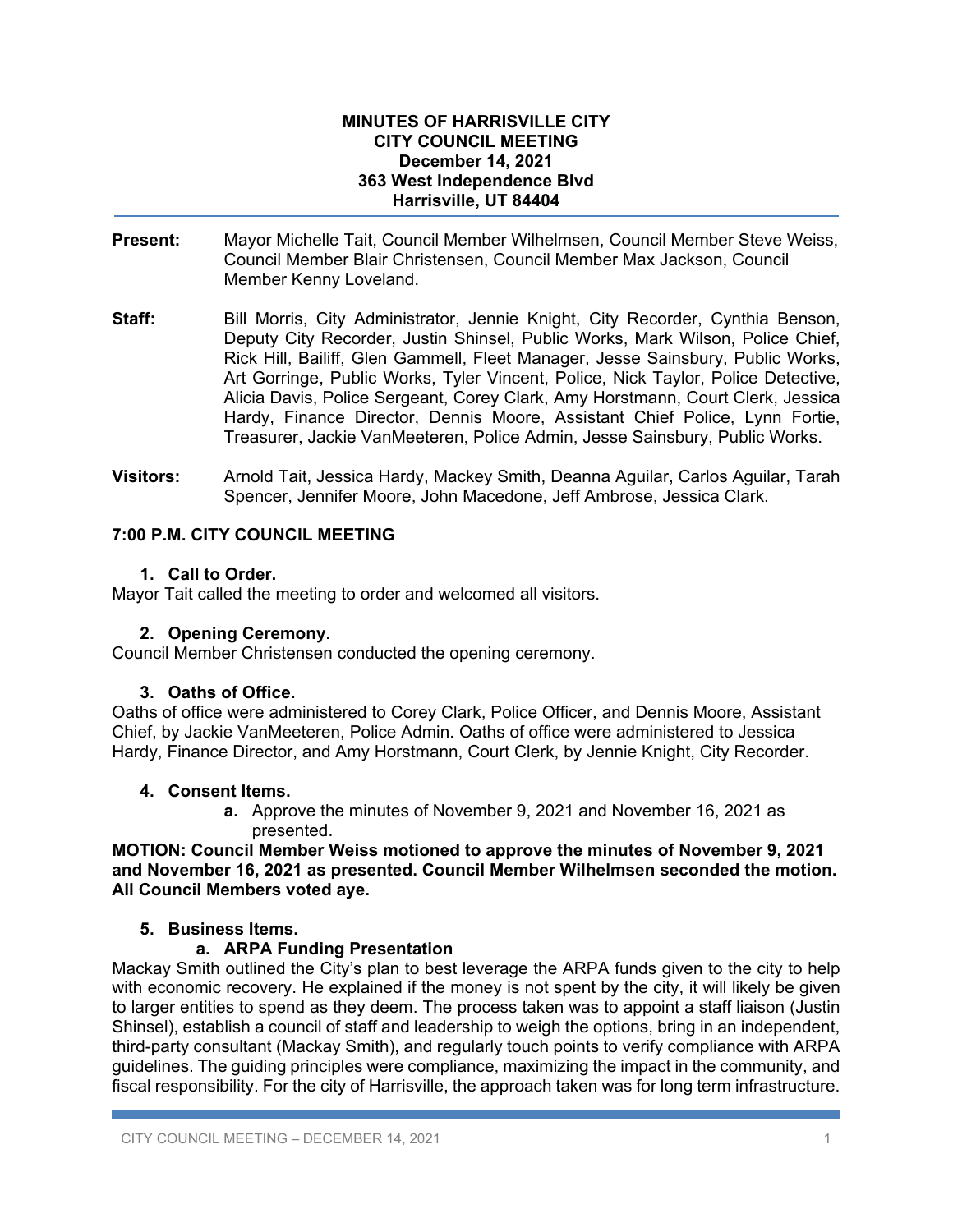The city is to receive two disbursements in the sum of \$406,000 at a time. The entire \$812,000 is to be spent by December 2024. A majority of the expenses will include infrastructure for the 750 West City Property, general street signage improvements, and reimbursement of staff and police payroll. The statutes allowing the expenditures were discussed. The next steps are the continued documentation of expenditures incurred, reconvening of council should additional aid be disbursed, with the Annual Project and Expenditure Report being due April 30, 2022. Council Member Christensen asked how much was already spent. Mackay Smith replied not much. The \$89,000 in Police Payroll reimbursement and the \$25,000 in Administration payroll reimbursement along with some minor consulting fees have already been allocated.

# **b. Presentation on FY2021 Audit Report**

Jeff Ambrose presented the annual audit report and stated the city budget is in great shape with no debt. He reviewed key points in the report, explaining this is a clean report with only one finding which is one department went over budget and was reported. The city presented a response to the finding and all other requirements have been met.

#### **c. PUBLIC HEARING – Harrisville City Council will take comments for or against Harrisville Resolution 21-18; a resolution amending the city budget for FY 2022 in accordance with UCA §10-6-127.**

Jennie Knight updated Council on the wage study information requested since the last presentation. She also gave a brief overview of how the study was completed. A few months ago, Mayor Tait requested a wage study be done. After looking into several avenues on how best to accomplish this, the city purchased a subscription program where they were able to compare the current city employee wages against other cities of comparable staff size, geographical size and population. The Court Clerk position was shown since that was the most recent position replaced in the city. The wage dispersity was \$5.74 per hour for the Court Clerk position. Police Officer Training value was also discussed with the finding value to be \$16,724 per officer. Over the course of the last few years, the city has lost several officers. A graph was shown with the disparity's percentages per department. Future developments the city is anticipating were presented; eight proposed projects in various stages of approval. There are several budget items that will need to be amended to accommodate this Harrisville Wage Study. She asked Council to consider the impact this has had on the current staff and the wage disparity that is taking place and try to protect that so we can retain the current staff and the institutional knowledge lost when we lose staff. Mayor Tait asked if Lynn had anything to add. He said he had nothing to add.

### **MOTION: Council Member Christensen motioned to open the public hearing relating to Harrisville Resolution 21-18; a resolution amending the city budget for FY 2022 in accordance with UCA §10-6-127. Council Member Wilhelmsen seconded the motion. All Council Members voted aye.**

No public comments were given

### **MOTION: Council Member Weiss motioned to close the public hearing. Council Member Jackson seconded the motion. All Council Members voted aye.**

Council Member Jackson asked about any other potential disparity within other departments. Jennie Knight drew attention to the resolution on the proposed amendment in regards to the wage disparity. The next discussion item showed what the breakdown was. She further explained how the disparity reflected per department. This discussion led into the following item on the agenda; Harrisville Resolution 21-18; a resolution amending the city budget for FY 2022.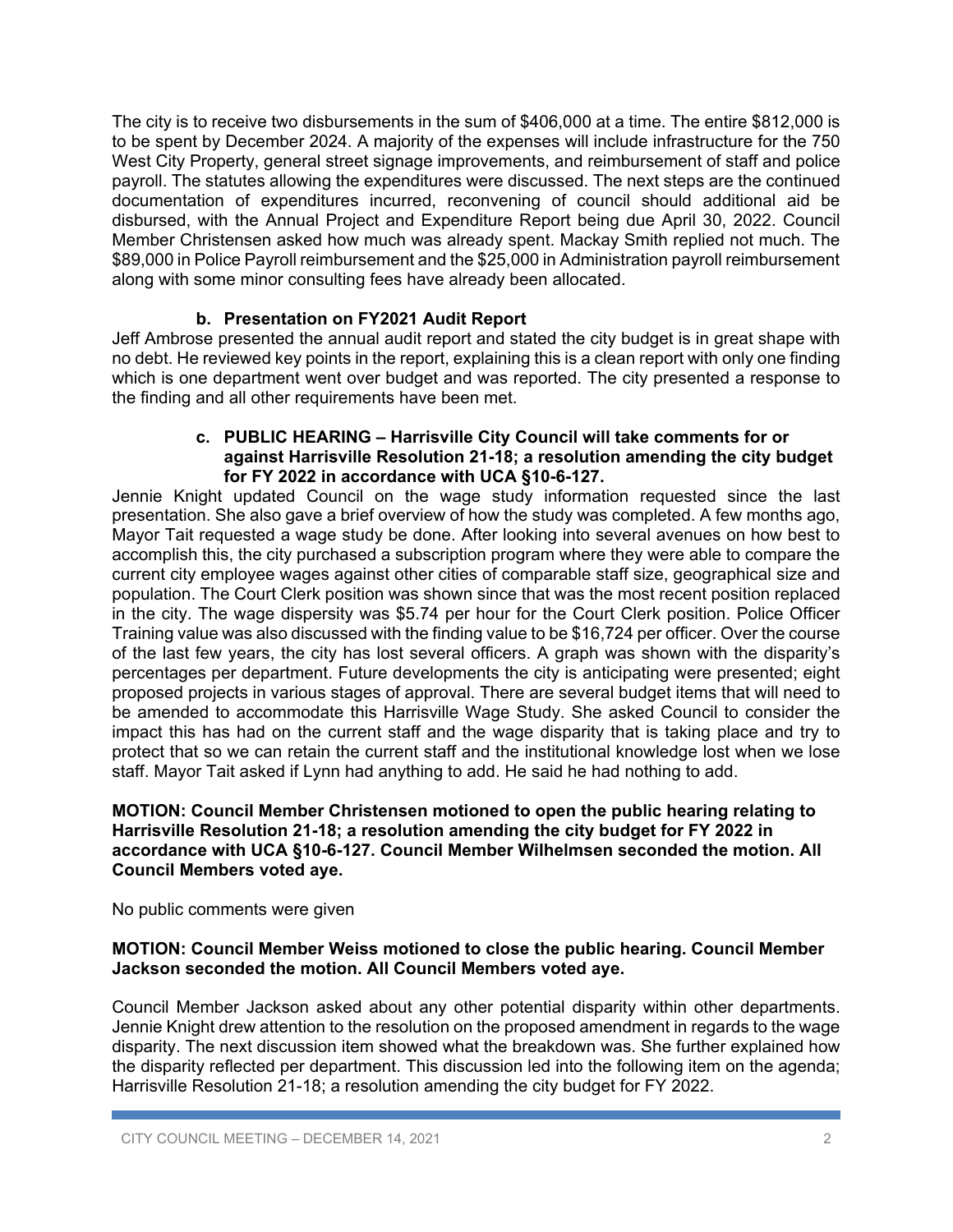**d. Discussion/possible action to adopt Harrisville Resolution 21-18; a resolution amending the city budget for FY 2022.** 

**MOTION: Council Member Weiss motioned to adopt Harrisville Resolution 21-18; a resolution amending the city budget for FY 2022. Council Member Wilhelmsen seconded the motion.** 

**A Roll Call Vote was taken.** 

| <b>Council Member Loveland</b>    | Yes |
|-----------------------------------|-----|
| <b>Council Member Jackson</b>     | Yes |
| <b>Council Member Christensen</b> | Yes |
| <b>Council Member Weiss</b>       | Yes |
| <b>Council Member Wilhelmsen</b>  | Yes |

### **Motion passed 5-0.**

#### **e. Discussion/possible action to adopt Harrisville Resolution 21-17; a resolution amending the authorized user for the Utah Public Treasurers' Investment Fund (PTIF).**

Bill Morris explained this resolution is to update our new employee, Jessica Hardy, who is replacing Lynn Fortie. Foster Bateman is already on the Utah Public Treasurers' Investment Fund (PTIF) and will remain.

**MOTION: Council Member Weiss motioned to adopt Harrisville Resolution 21-17; a resolution amending the authorized user for the Utah Public Treasurers' Investment Fund (PTIF). Council Member Christensen seconded the motion.** 

**A Roll Call Vote was taken.** 

| <b>Council Member Loveland</b>    | Yes |
|-----------------------------------|-----|
| <b>Council Member Jackson</b>     | Yes |
| <b>Council Member Christensen</b> | Yes |
| <b>Council Member Weiss</b>       | Yes |
| <b>Council Member Wilhelmsen</b>  | Yes |

### **Motion passed 5-0.**

#### **f. Discussion/possible action to adopt Harrisville Resolution 21-19; a resolution adopting the Storm Water Management Plan.**

Justin Shinsel presented the updated Storm Water Management Plan. He said every five years the state requires the city to update their Storm Water Management. It is for how the city is to manage the storm water within the city. The section shown tonight was part of the 200-page plan. This is the written plan that is used to describe the various control measures and activities the permittee will undertake to implement the storm water management plan. Storm Water Management Plan. Minimum Control Measure (MCM) is the control measure on how we are going to handle our storm water. The city is the permittee through the state and the managing body of the storm water within the city. The city has 6 control measures; public involvement and participation, illicit discharge detection and elimination, construction site, long-term storm water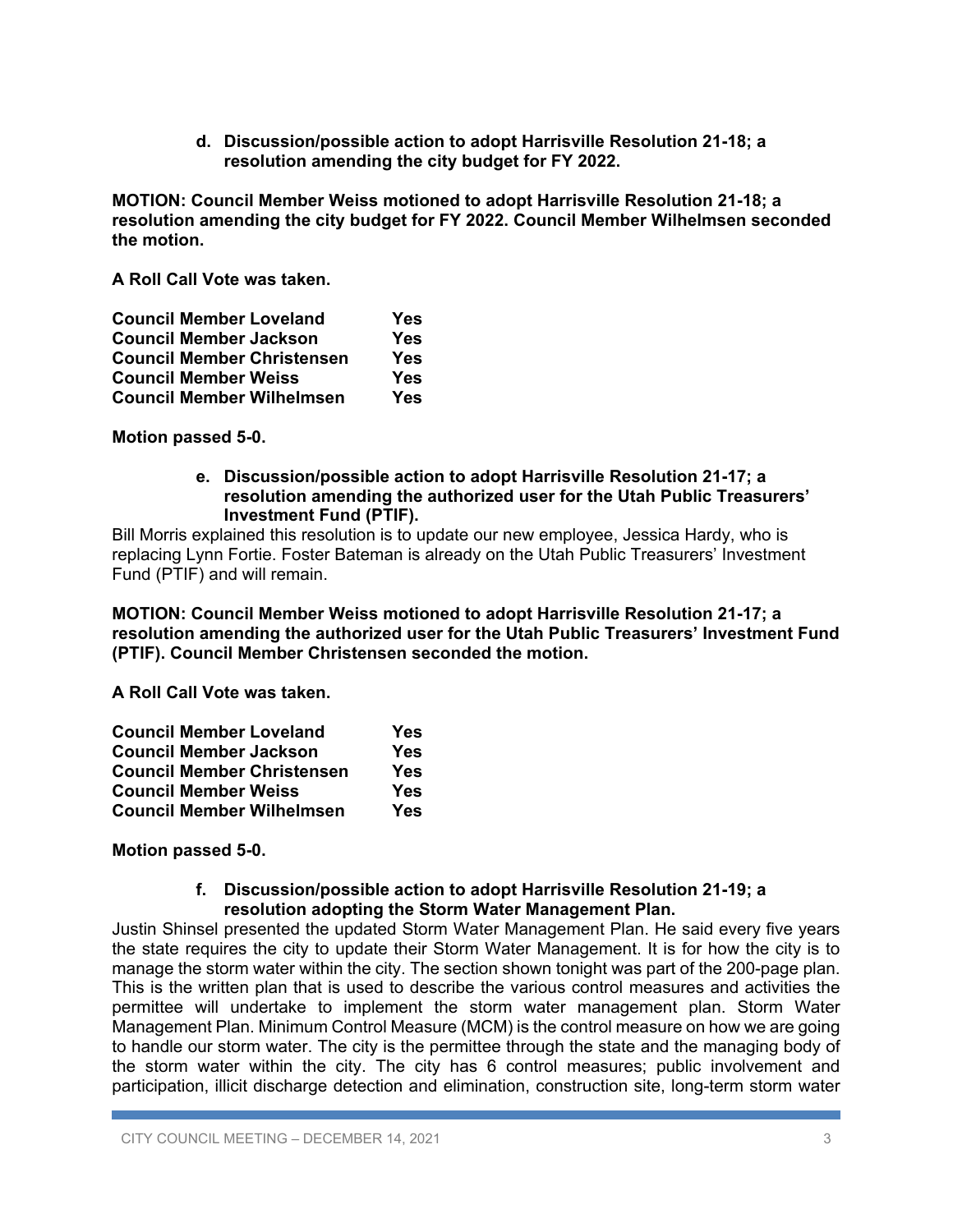management, pollution prevention and good housekeeping. Part of the outreach to the community is to tag all the storm water systems within the city to inform our citizens. He reviewed the city responsibilities which include the storm water plan required by the state. There is one appendix that is new to the city which includes private developments that will have a private storm water management system. They will need to sign an agreement with the city for maintenance. Mayor Tait explained that the newsletters are distributed through the storm water funds.

**MOTION: Council Member Christensen motioned to adopt Harrisville Resolution 21-19; a resolution adopting the Storm Water Management Plan. Council Member Wilhelmsen seconded the motion.** 

**A Roll Call Vote was taken.** 

| <b>Council Member Loveland</b>    | Yes |
|-----------------------------------|-----|
| <b>Council Member Jackson</b>     | Yes |
| <b>Council Member Christensen</b> | Yes |
| <b>Council Member Weiss</b>       | Yes |
| <b>Council Member Wilhelmsen</b>  | Yes |

### **Motion passed 5-0.**

### **g. Discussion/possible action to adopt Harrisville Resolution 21-20; a resolution adopting a Compensatory Time Off Policy.**

Justin Shinsel explained while visiting the wage study he had opportunity to offer COMP time to the employees. He suggested including as an option to employees instead of overtime pay. There is a maximum of 60 hours that will accrue at the rate of time and a half. Once the maximum is reached, the employee must be paid the overtime rate. Salaried employees are also eligible for COMP time but only at an hour for hour rate, no overtime. Council Member Weiss asked how long an employee is allowed to carry the time. Justin Shinsel said there is not expiration but they must use COMP time before paid time off and are not eligible if they are at the maximum vacation allowed under the employee's years of service.

**MOTION: Council Member Wilhelmsen motioned to adopt Harrisville Resolution 21-20; a resolution adopting a Compensatory Time Off Policy. Council Member Weiss seconded the motion.** 

**A Roll Call Vote was taken.** 

| <b>Council Member Loveland</b>    | Yes |
|-----------------------------------|-----|
| <b>Council Member Jackson</b>     | Yes |
| <b>Council Member Christensen</b> | Yes |
| <b>Council Member Weiss</b>       | Yes |
| <b>Council Member Wilhelmsen</b>  | Yes |

# **Motion passed 5-0.**

# **h. Discussion/possible action to approve the purchase of new snow plows.**

Justin Shinsel explained while reaching out to prepare for the 2022 budget, with pricing of vehicles with the intent to purchase new snow plows, he was told dealerships are not getting the new 2022 trucks or snow plow trucks like they thought they would. He also found they are forgoing the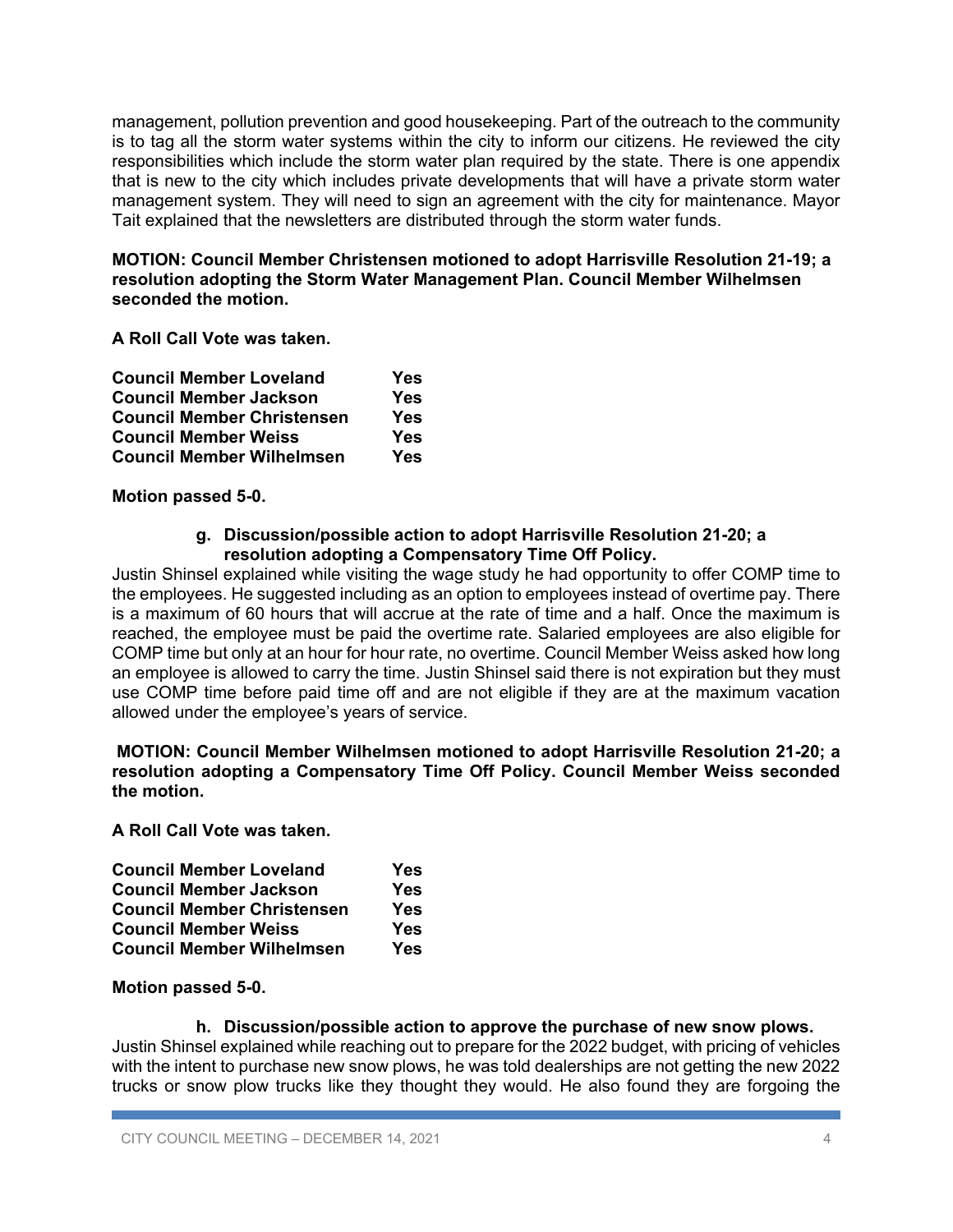government contract. That would mean we wouldn't be able to purchase a new snow plow truck until 2023 if we are lucky. He found two trucks ready to go through Young because of an order that had been canceled. They only need to be fitted for the snow plows. If we purchase the trucks, it will give us an extra back up truck and allow us to sell an older gasoline truck that has been a part of the public works fleet for a while for possible surplus later. The money will come from Class C Road Funds. There would be no need to amend the budgets or bond. If the developments continue the way the city projects, we will only be adding more street surfaces and will need more trucks to service them. By purchasing the trucks now, the city will be ahead of the game and have a spare truck if needed. Mayor Tait asked if they come with all attachments needed. Council Member Jackson asked for the year and if they would be included on the state contract. Justin Shinsel said yes, the 2021 state contract. All the attachments will come with the trucks. The trucks are 2021. Bill Morris explained that Lynn Fortie includes the expenditure of these funds in the budget. This is brought back to the Council when the funds are being expended, and if they will allow him to purchase one or two trucks. Council Member Jackson asked the difference between the 1-ton and the 2-ton. Justin Shinsel explained the only difference is the 1-ton has four doors. The price would be \$134,000 for both trucks. He will look to surplus the old fleet truck at the end of the snow plow season.

### **MOTION: Council Member Weiss motioned to approve the purchase of two new snow plows. Council Member Christensen seconded the motion.**

**A Roll Call Vote was taken.** 

| <b>Council Member Loveland</b>    | Yes |
|-----------------------------------|-----|
| <b>Council Member Jackson</b>     | Yes |
| <b>Council Member Christensen</b> | Yes |
| <b>Council Member Weiss</b>       | Yes |
| <b>Council Member Wilhelmsen</b>  | Yes |

### **Motion passed 5-0.**

### **i. Discussion/possible action to adopt 2021 Capital Investments Plan.**

Bill Morris reviewed the updated 2021 Capital Investments Plan. He said this is kind of like a wish list for the city. He reviewed the projects pending or completed within the last year, Oneyear projects, summaries, cost estimates and priorities, as well as the five-to-ten-year projects. Council Member Jackson asked Assistant Chief Moore about police radios. Assistant Chief Moore gave an overview of the telecommunications availability and a timeline should be available within the next couple of months. The encryption is ready to go once approved through the state which should be approved next week. Motorola and Harris systems are willing to give us substantial discount on the new vehicle radios. Discussion needs to occur on what kind of radios will be purchased. The current decision is to wait until the potential timelines are established. Mayor Tait asked if this item needed to be added to the Capital Improvements Plan for 2022. Bill Morris said it is currently on the five-to-ten-year plan with a \$200,000 projection of cost. Council Member Weiss asked to move this up to next year's plan. He would like to see it in the one-year plan so the city isn't caught off guard if the radios are required earlier than projected Council Member Jackson agreed. Assistant Chief Moore said the department is currently 5 years behind schedule for updating the radios. The current radios are encryption ready. They are waiting on set up which would cost about \$600 per radio to get the encryption chips and software.